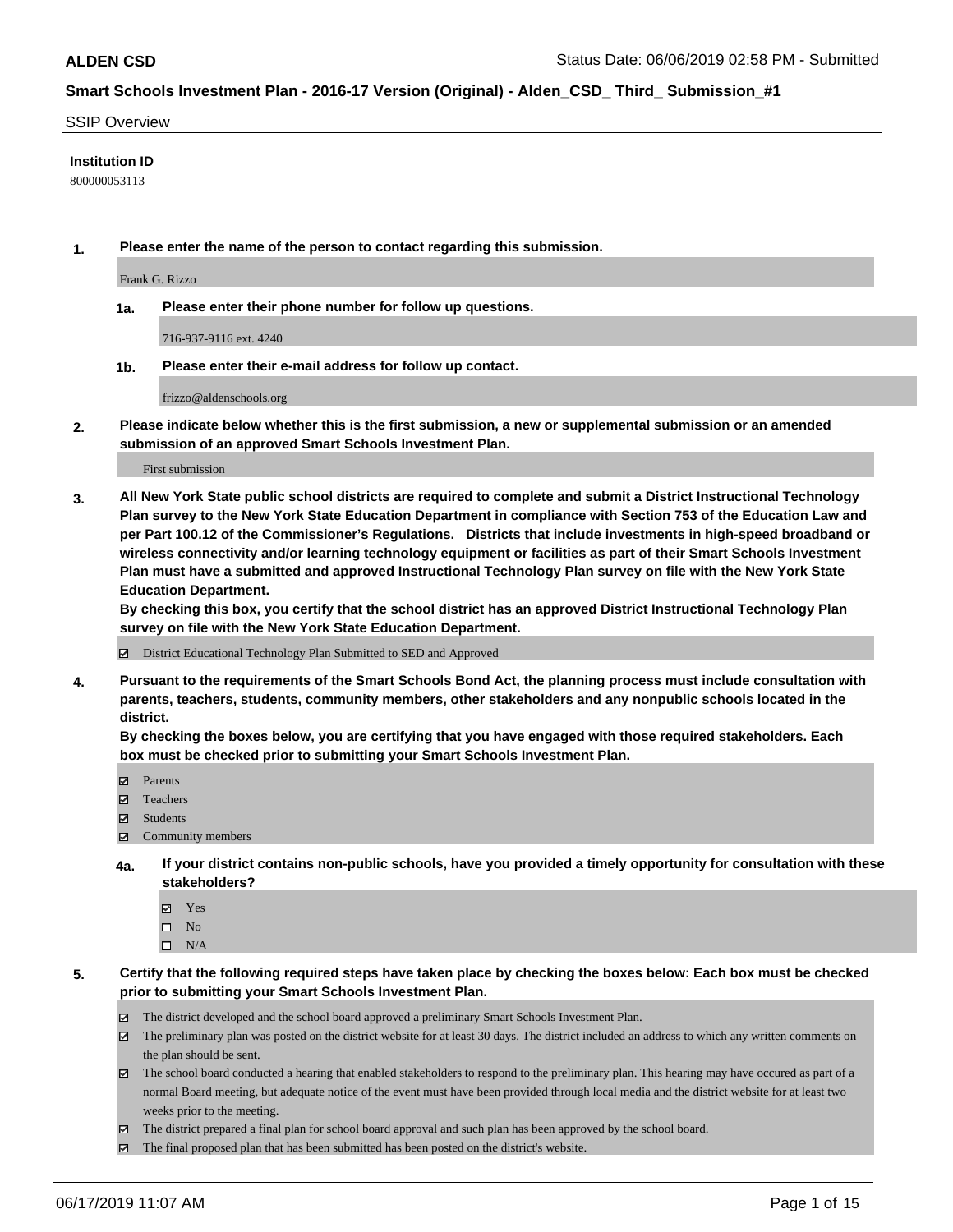SSIP Overview

**5a. Please upload the proposed Smart Schools Investment Plan (SSIP) that was posted on the district's website, along with any supporting materials. Note that this should be different than your recently submitted Educational Technology Survey. The Final SSIP, as approved by the School Board, should also be posted on the website and remain there during the course of the projects contained therein.**

Smart Schools Investment Plan - updated 3\_2019.pdf

**5b. Enter the webpage address where the final Smart Schools Investment Plan is posted. The Plan should remain posted for the life of the included projects.**

http://aldenschools.org/ssip

**6. Please enter an estimate of the total number of students and staff that will benefit from this Smart Schools Investment Plan based on the cumulative projects submitted to date.**

1,800

**7. An LEA/School District may partner with one or more other LEA/School Districts to form a consortium to pool Smart Schools Bond Act funds for a project that meets all other Smart School Bond Act requirements. Each school district participating in the consortium will need to file an approved Smart Schools Investment Plan for the project and submit a signed Memorandum of Understanding that sets forth the details of the consortium including the roles of each respective district.**

 $\Box$  The district plans to participate in a consortium to partner with other school district(s) to implement a Smart Schools project.

### **8. Please enter the name and 6-digit SED Code for each LEA/School District participating in the Consortium.**

| Partner LEA/District | <b>ISED BEDS Code</b> |
|----------------------|-----------------------|
| (No Response)        | (No Response)         |

### **9. Please upload a signed Memorandum of Understanding with all of the participating Consortium partners.**

(No Response)

**10. Your district's Smart Schools Bond Act Allocation is:**

\$1,246,433

**11. Enter the budget sub-allocations by category that you are submitting for approval at this time. If you are not budgeting SSBA funds for a category, please enter 0 (zero.) If the value entered is \$0, you will not be required to complete that survey question.**

|                                       | Sub-<br><b>Allocations</b> |
|---------------------------------------|----------------------------|
| School Connectivity                   | l 0                        |
| Connectivity Projects for Communities | $\Omega$                   |
| <b>Classroom Technology</b>           | 1,246,433                  |
| Pre-Kindergarten Classrooms           | $\overline{0}$             |
| Replace Transportable Classrooms      | $\Omega$                   |
| High-Tech Security Features           | $\overline{0}$             |
| Totals:                               | 1,246,433                  |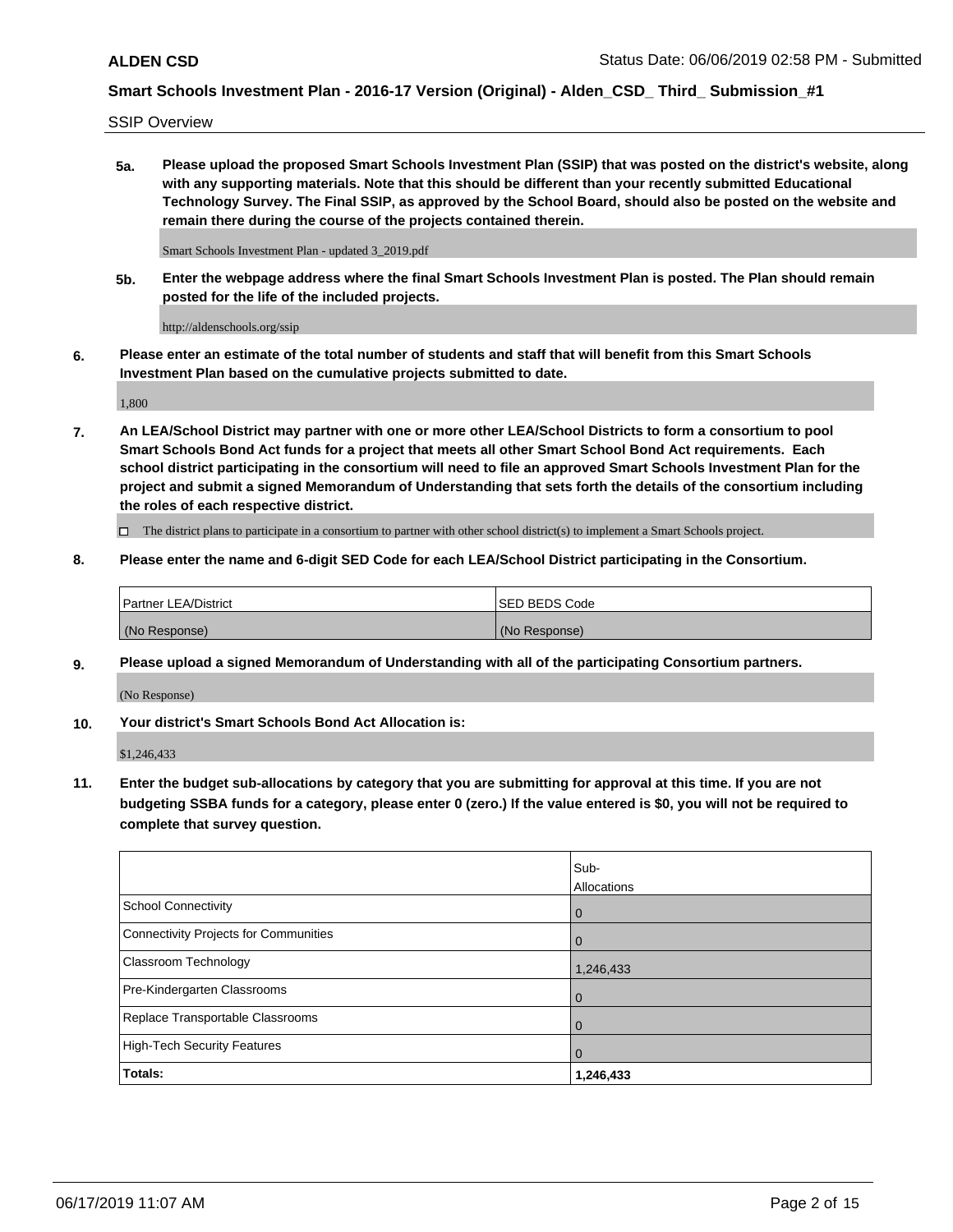School Connectivity

- **1. In order for students and faculty to receive the maximum benefit from the technology made available under the Smart Schools Bond Act, their school buildings must possess sufficient connectivity infrastructure to ensure that devices can be used during the school day. Smart Schools Investment Plans must demonstrate that:**
	- **• sufficient infrastructure that meets the Federal Communications Commission's 100 Mbps per 1,000 students standard currently exists in the buildings where new devices will be deployed, or**
	- **• is a planned use of a portion of Smart Schools Bond Act funds, or**
	- **• is under development through another funding source.**

**Smart Schools Bond Act funds used for technology infrastructure or classroom technology investments must increase the number of school buildings that meet or exceed the minimum speed standard of 100 Mbps per 1,000 students and staff within 12 months. This standard may be met on either a contracted 24/7 firm service or a "burstable" capability. If the standard is met under the burstable criteria, it must be:**

**1. Specifically codified in a service contract with a provider, and**

**2. Guaranteed to be available to all students and devices as needed, particularly during periods of high demand, such as computer-based testing (CBT) periods.**

**Please describe how your district already meets or is planning to meet this standard within 12 months of plan submission.**

(No Response)

**1a. If a district believes that it will be impossible to meet this standard within 12 months, it may apply for a waiver of this requirement, as described on the Smart Schools website. The waiver must be filed and approved by SED prior to submitting this survey.**

 $\Box$  By checking this box, you are certifying that the school district has an approved waiver of this requirement on file with the New York State Education Department.

### **2. Connectivity Speed Calculator (Required)**

|                         | Number of<br>Students | Multiply by<br>100 Kbps | Divide by 1000 Current Speed<br>to Convert to<br>Required<br>Speed in Mb | l in Mb          | Expected<br>Speed to be<br>Attained Within   Required<br>12 Months | <b>Expected Date</b><br>When<br>Speed Will be<br><b>Met</b> |
|-------------------------|-----------------------|-------------------------|--------------------------------------------------------------------------|------------------|--------------------------------------------------------------------|-------------------------------------------------------------|
| <b>Calculated Speed</b> | (No<br>Response)      | (No Response)           | (No<br>Response)                                                         | (No<br>Response) | (No<br>Response)                                                   | (No<br>Response)                                            |

**3. Describe how you intend to use Smart Schools Bond Act funds for high-speed broadband and/or wireless connectivity projects in school buildings.**

(No Response)

**4. Describe the linkage between the district's District Instructional Technology Plan and the proposed projects. (There should be a link between your response to this question and your response to Question 1 in Part E. Curriculum and Instruction "What are the district's plans to use digital connectivity and technology to improve teaching and learning?)**

(No Response)

**5. If the district wishes to have students and staff access the Internet from wireless devices within the school building, or in close proximity to it, it must first ensure that it has a robust Wi-Fi network in place that has sufficient bandwidth to meet user demand.**

**Please describe how you have quantified this demand and how you plan to meet this demand.**

(No Response)

**6. As indicated on Page 5 of the guidance, the Office of Facilities Planning will have to conduct a preliminary review**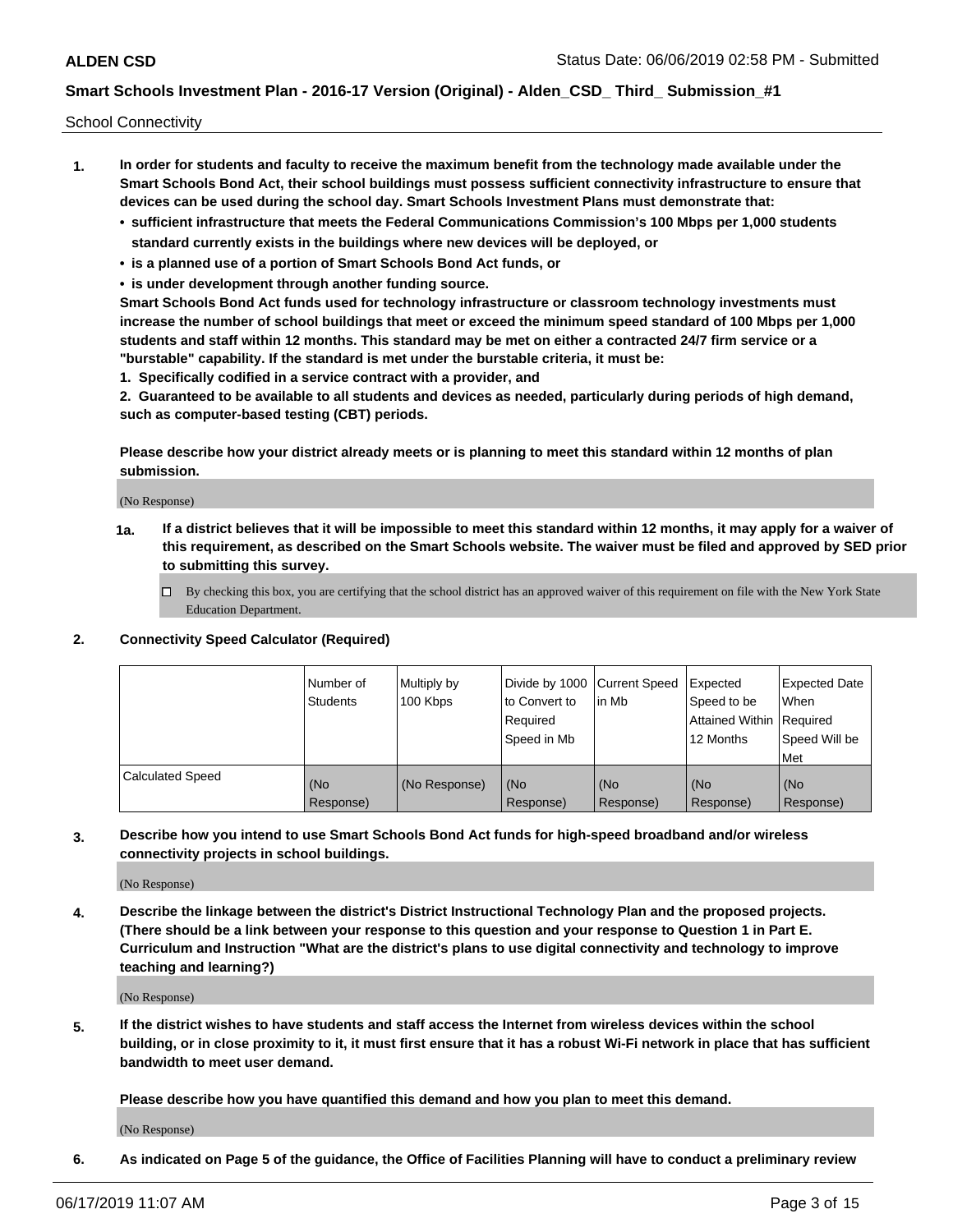School Connectivity

**of all capital projects, including connectivity projects.**

**Please indicate on a separate row each project number given to you by the Office of Facilities Planning.**

| Project Number |  |
|----------------|--|
|                |  |
|                |  |
| (No Response)  |  |
|                |  |

**7. Certain high-tech security and connectivity infrastructure projects may be eligible for an expedited review process as determined by the Office of Facilities Planning.**

**Was your project deemed eligible for streamlined review?**

(No Response)

**8. Include the name and license number of the architect or engineer of record.**

| Name          | License Number |
|---------------|----------------|
| (No Response) | (No Response)  |

**9. If you are submitting an allocation for School Connectivity complete this table. Note that the calculated Total at the bottom of the table must equal the Total allocation for this category that you entered in the SSIP Overview overall budget.** 

|                                            | Sub-              |
|--------------------------------------------|-------------------|
|                                            | <b>Allocation</b> |
| Network/Access Costs                       | (No Response)     |
| <b>Outside Plant Costs</b>                 | (No Response)     |
| School Internal Connections and Components | (No Response)     |
| <b>Professional Services</b>               | (No Response)     |
| Testing                                    | (No Response)     |
| <b>Other Upfront Costs</b>                 | (No Response)     |
| <b>Other Costs</b>                         | (No Response)     |
| Totals:                                    | 0                 |

**10. Please detail the type, quantity, per unit cost and total cost of the eligible items under each sub-category. This is especially important for any expenditures listed under the "Other" category. All expenditures must be eligible for tax-exempt financing to be reimbursed through the SSBA. Sufficient detail must be provided so that we can verify this is the case. If you have any questions, please contact us directly through smartschools@nysed.gov. NOTE: Wireless Access Points should be included in this category, not under Classroom Educational Technology, except those that will be loaned/purchased for nonpublic schools.**

| Select the allowable expenditure | Item to be purchased | Quantity      | Cost per Item | <b>Total Cost</b> |
|----------------------------------|----------------------|---------------|---------------|-------------------|
| type.                            |                      |               |               |                   |
| Repeat to add another item under |                      |               |               |                   |
| each type.                       |                      |               |               |                   |
| (No Response)                    | (No Response)        | (No Response) | (No Response) | (No Response)     |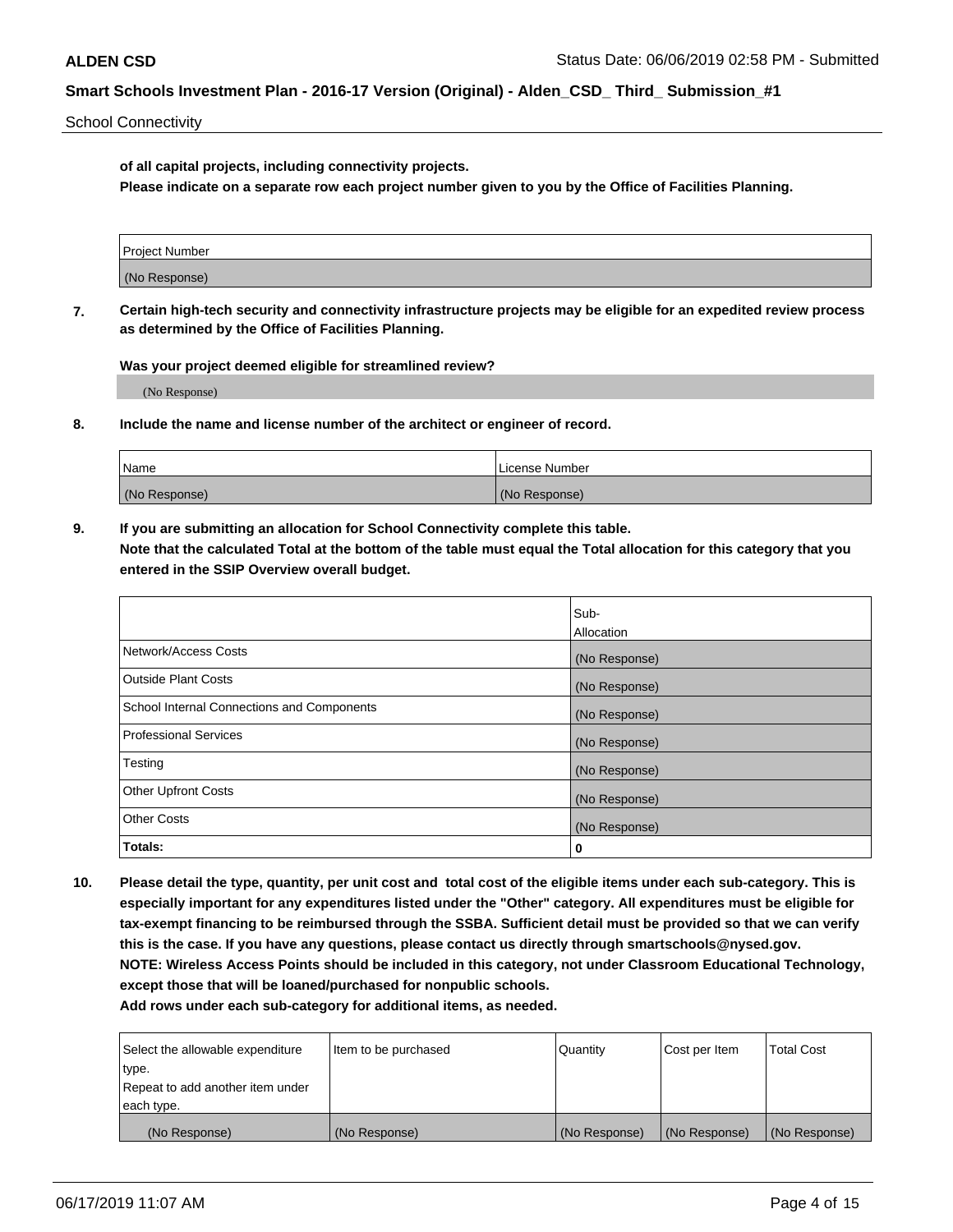Community Connectivity (Broadband and Wireless)

**1. Describe how you intend to use Smart Schools Bond Act funds for high-speed broadband and/or wireless connectivity projects in the community.**

(No Response)

**2. Please describe how the proposed project(s) will promote student achievement and increase student and/or staff access to the Internet in a manner that enhances student learning and/or instruction outside of the school day and/or school building.**

(No Response)

**3. Community connectivity projects must comply with all the necessary local building codes and regulations (building and related permits are not required prior to plan submission).**

 $\Box$  I certify that we will comply with all the necessary local building codes and regulations.

**4. Please describe the physical location of the proposed investment.**

(No Response)

**5. Please provide the initial list of partners participating in the Community Connectivity Broadband Project, along with their Federal Tax Identification (Employer Identification) number.**

| <b>Project Partners</b> | Federal ID#   |
|-------------------------|---------------|
| (No Response)           | (No Response) |

**6. If you are submitting an allocation for Community Connectivity, complete this table.**

**Note that the calculated Total at the bottom of the table must equal the Total allocation for this category that you entered in the SSIP Overview overall budget.**

|                                    | Sub-Allocation |
|------------------------------------|----------------|
| Network/Access Costs               | (No Response)  |
| <b>Outside Plant Costs</b>         | (No Response)  |
| <b>Tower Costs</b>                 | (No Response)  |
| <b>Customer Premises Equipment</b> | (No Response)  |
| <b>Professional Services</b>       | (No Response)  |
| Testing                            | (No Response)  |
| <b>Other Upfront Costs</b>         | (No Response)  |
| <b>Other Costs</b>                 | (No Response)  |
| Totals:                            | 0              |

**7. Please detail the type, quantity, per unit cost and total cost of the eligible items under each sub-category. This is especially important for any expenditures listed under the "Other" category. All expenditures must be capital-bond eligible to be reimbursed through the SSBA. If you have any questions, please contact us directly through smartschools@nysed.gov.**

| Select the allowable expenditure | Item to be purchased | l Quantitv    | Cost per Item | <b>Total Cost</b> |
|----------------------------------|----------------------|---------------|---------------|-------------------|
| type.                            |                      |               |               |                   |
| Repeat to add another item under |                      |               |               |                   |
| each type.                       |                      |               |               |                   |
| (No Response)                    | (No Response)        | (No Response) | (No Response) | (No Response)     |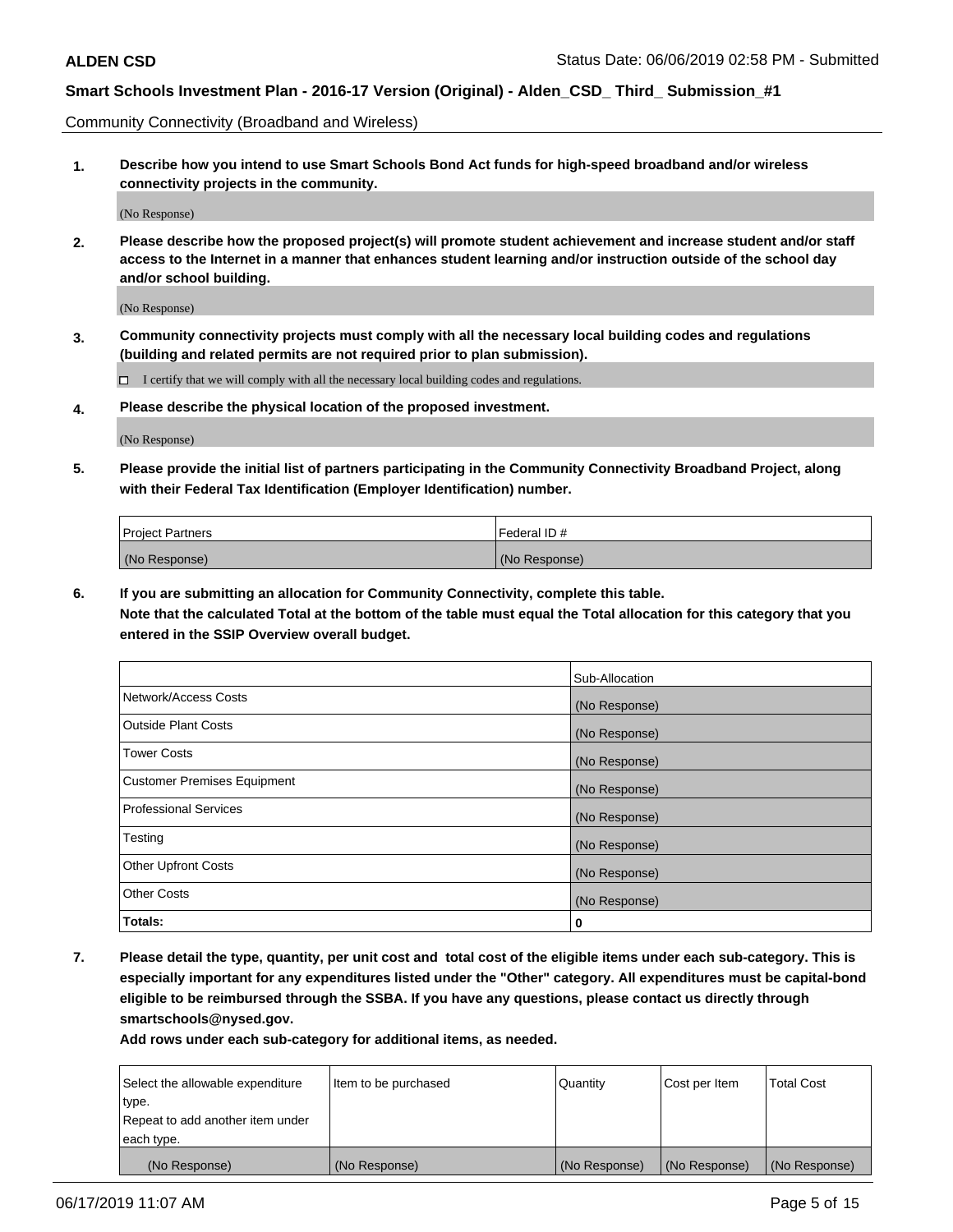### Classroom Learning Technology

**1. In order for students and faculty to receive the maximum benefit from the technology made available under the Smart Schools Bond Act, their school buildings must possess sufficient connectivity infrastructure to ensure that devices can be used during the school day. Smart Schools Investment Plans must demonstrate that sufficient infrastructure that meets the Federal Communications Commission's 100 Mbps per 1,000 students standard currently exists in the buildings where new devices will be deployed, or is a planned use of a portion of Smart Schools Bond Act funds, or is under development through another funding source. Smart Schools Bond Act funds used for technology infrastructure or classroom technology investments must increase the number of school buildings that meet or exceed the minimum speed standard of 100 Mbps per 1,000 students and staff within 12 months. This standard may be met on either a contracted 24/7 firm service or a "burstable" capability. If the standard is met under the burstable criteria, it must be:**

**1. Specifically codified in a service contract with a provider, and**

**2. Guaranteed to be available to all students and devices as needed, particularly during periods of high demand, such as computer-based testing (CBT) periods.**

**Please describe how your district already meets or is planning to meet this standard within 12 months of plan submission.**

Current network backbone is at 1 GB. All network switches on three campuses were replaced with ERATE funding during the 2016-17 school year.

- **1a. If a district believes that it will be impossible to meet this standard within 12 months, it may apply for a waiver of this requirement, as described on the Smart Schools website. The waiver must be filed and approved by SED prior to submitting this survey.**
	- By checking this box, you are certifying that the school district has an approved waiver of this requirement on file with the New York State Education Department.

### **2. Connectivity Speed Calculator (Required)**

|                         | Number of<br>Students | Multiply by<br>100 Kbps | Divide by 1000 Current Speed<br>to Convert to<br>Reauired<br>Speed in Mb | lin Mb | <b>I</b> Expected<br>Speed to be<br>Attained Within Required<br>12 Months | Expected Date<br><b>When</b><br>Speed Will be<br>Met |
|-------------------------|-----------------------|-------------------------|--------------------------------------------------------------------------|--------|---------------------------------------------------------------------------|------------------------------------------------------|
| <b>Calculated Speed</b> | 1,627                 | 162.700                 | 162.7                                                                    | 1000   | 10000                                                                     | currently met                                        |

**3. If the district wishes to have students and staff access the Internet from wireless devices within the school building, or in close proximity to it, it must first ensure that it has a robust Wi-Fi network in place that has sufficient bandwidth to meet user demand.**

**Please describe how you have quantified this demand and how you plan to meet this demand.**

Currently the District has 183 wi-fi access points installed on three campuses. All of those devices were upgraded over the Summer of 2017 to support the 802.11ac protocol.

**4. All New York State public school districts are required to complete and submit an Instructional Technology Plan survey to the New York State Education Department in compliance with Section 753 of the Education Law and per Part 100.12 of the Commissioner's Regulations.**

**Districts that include educational technology purchases as part of their Smart Schools Investment Plan must have a submitted and approved Instructional Technology Plan survey on file with the New York State Education Department.**

 $\boxtimes$  By checking this box, you are certifying that the school district has an approved Instructional Technology Plan survey on file with the New York State Education Department.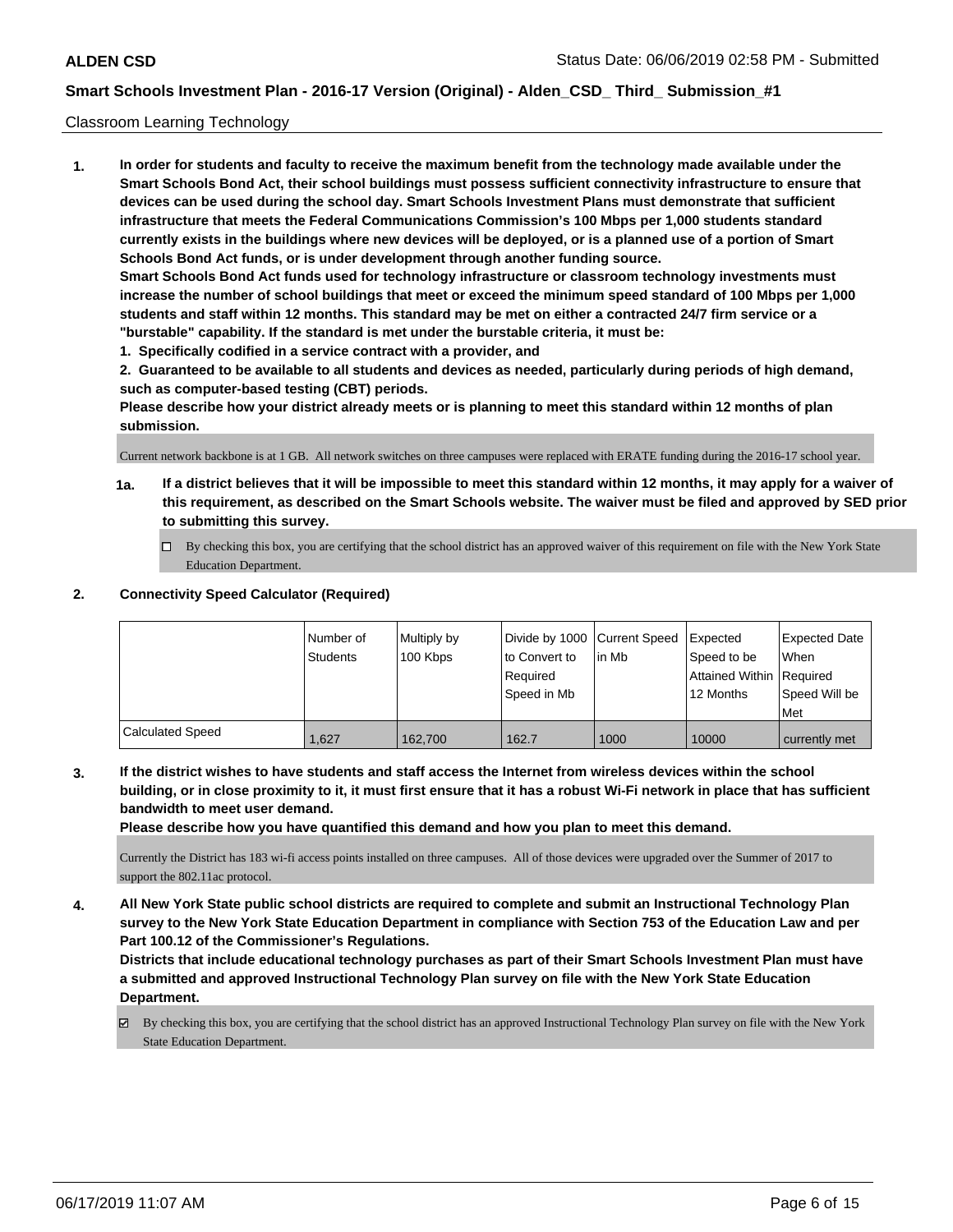### Classroom Learning Technology

**5. Describe the devices you intend to purchase and their compatibility with existing or planned platforms or systems. Specifically address the adequacy of each facility's electrical, HVAC and other infrastructure necessary to install and support the operation of the planned technology.**

• Student 1 to the World devices (purchases done in phases over five years for grades 5-12). We are looking to purchase additional Windows 10 devices. The District currently has over 700 Microsoft Surfaces deployed to Teachers and classrooms. We standardized on Windows 10 since faculty/staff/students utilize Office 365 for productivity and collaboration.

• Additional iPads for grades K-2 - District would supplement the already 800 iPads deployed. iPads would be placed in existing iPad carts the district currently owns.

Smart Schools Technology Purchases over the next five (5) years

- K-2 iPad class sets (2 per grade level) placed in existing District Carts
- Grades 5-8 Lenovo 11e Windows 10 computer 1:1 program students take devices home
- Grades 9-12 Microsoft Surface Pro computer 1:1 program students take devices home
- Faculty & Administration Microsoft Surface Pro computer
- Teacher Aides Dell laptop with docking station

District facilities have enough electrical, HVAC and network infrastructure to support these technology purchases.

#### **6. Describe how the proposed technology purchases will:**

- **> enhance differentiated instruction;**
- **> expand student learning inside and outside the classroom;**
- **> benefit students with disabilities and English language learners; and**
- **> contribute to the reduction of other learning gaps that have been identified within the district.**

**The expectation is that districts will place a priority on addressing the needs of students who struggle to succeed in a rigorous curriculum. Responses in this section should specifically address this concern and align with the district's Instructional Technology Plan (in particular Question 2 of E. Curriculum and Instruction: "Does the district's instructional technology plan address the needs of students with disabilities to ensure equitable access to instruction, materials and assessments?" and Question 3 of the same section: "Does the district's instructional technology plan address the provision of assistive technology specifically for students with disabilities to ensure access to and participation in the general curriculum?"**

Much of the funding provided in Smart Schools will be used to purchase 1 to the World devices for students to take back and forth to school and at home. Teachers will be able to better differentiate instruction because of the students access to technology has increased. Since students can take the devices home there is a benefit in that student learning has been expanded to after school hours. Students with disabilities, English Language Learners and other learning gaps will be addressed with specialized software/hardware installed on these devices. Office 365 seamlessly integrates with assistive technologies and accessibility settings on most devices. Additionally, some Office 365 applications offer built-in Ease of Access settings and Learning Tools to enhance reading and writing experiences for people of all abilities and languages.

The District has standardized on the following applications:

PRODUCTIVITY - Office 365 for productivity and collaboration

- Microsoft Word
- Microsoft Powerpoint
- Microsoft Excel
- OneNote
- OneDrive for shared storage of documents

#### CREATIVITY - Adobe Creative Cloud

- Photoshop (photo editing)
- Illustrator (graphic design)
- InDesign (desktop publishing)
- Premiere (video editing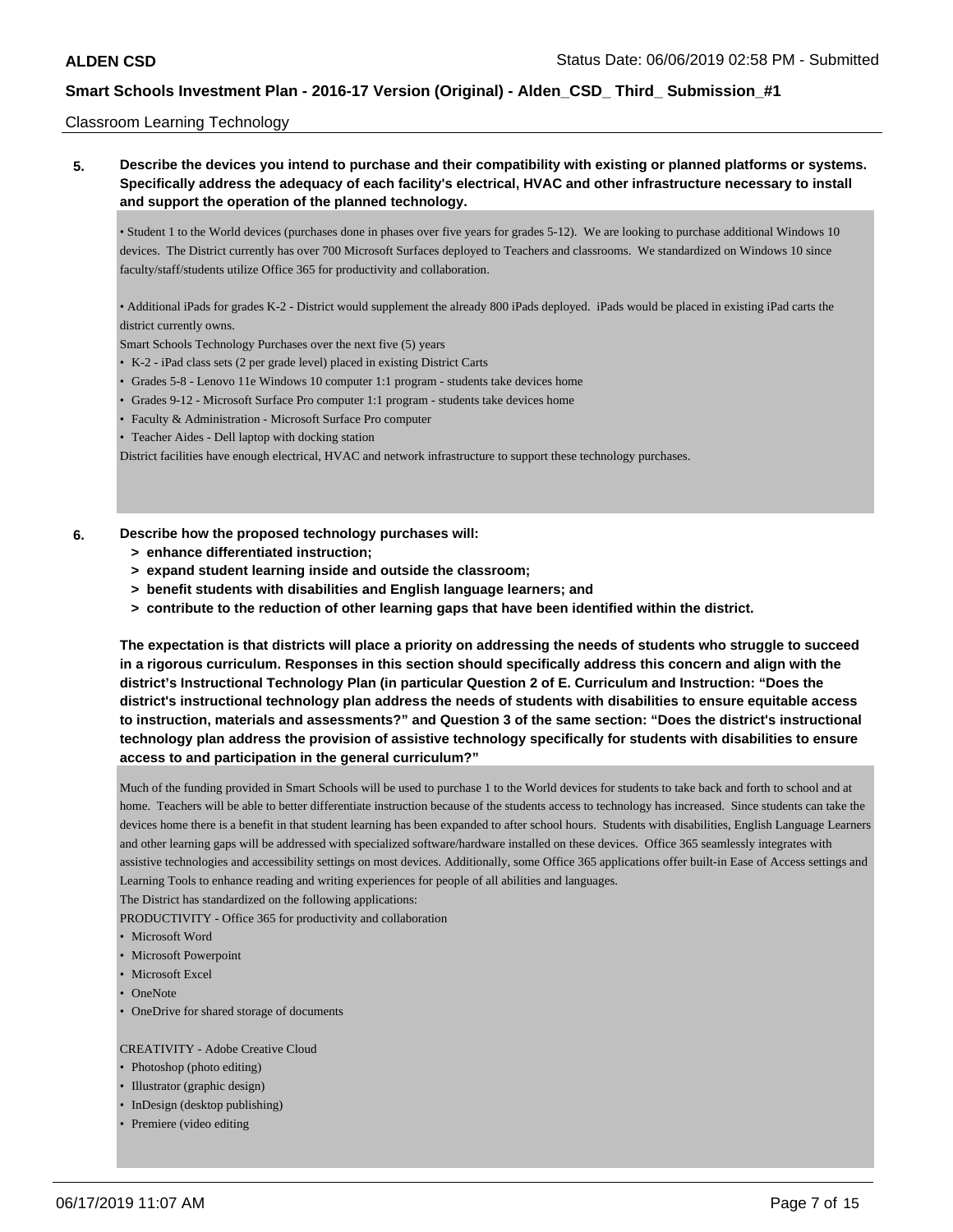### Classroom Learning Technology

**7. Where appropriate, describe how the proposed technology purchases will enhance ongoing communication with parents and other stakeholders and help the district facilitate technology-based regional partnerships, including distance learning and other efforts.**

Parents are able to access grades and assignments via the PowerSchool portal and can do so from their child's 1 to the World device. Parents will also be invited to attend evening training classes on 1 to the World devices to assist their children when taking those devices home.

**8. Describe the district's plan to provide professional development to ensure that administrators, teachers and staff can employ the technology purchased to enhance instruction successfully.**

**Note: This response should be aligned and expanded upon in accordance with your district's response to Question 1 of F. Professional Development of your Instructional Technology Plan: "Please provide a summary of professional development offered to teachers and staff, for the time period covered by this plan, to support technology to enhance teaching and learning. Please include topics, audience and method of delivery within your summary."**

Professional Development is an essential element of a District wide technology integration plan. Investment in technology is only valuable only if staff and students and administration have the opportunity to learn to use the hardware and software to improve the teaching and learning process. Emphasis will be placed on understanding that professional development should set the groundwork for integration rather than a narrow focus on skill development. Some topics of training - Using Schoology (Learning Management System), Collaboration tools for Office 365, Utilizing OneNote for Teachers sharing information with Students.

Proper implementation of an Instructional Technology Plan will require training for all Faculty/Staff/Administration involved. Teachers will be trained to integrate technologies into their lessons instead of treating technology as a separate subject area. Students will gain knowledge of how to use those technology tools by their teachers during classroom time.

It is also important to stress to students that technology will provide access to large volumes of information but that it is necessary to verify all data with secondary sources. Teachers will need to help the students to be better consumers and to question material on a website as to its validity and truthfulness.

The Alden Central School District subscribes to an online-video training service for Technology products called Hoonuit. Faculty/Staff/Students have access to online video training for dozens of products including Microsoft Office 365 and Adobe Creative Cloud programs.

The Alden Central School District utilizes the Alden Teacher Center to facilitate staff development and days set aside by the Superintendent to train staff. BOCES CSLO workshops and Instructional Technology Partnerships (ITP) have been included throughout the school year. Training for new teachers in the use of the student management system, Web Help Desk, teacher web pages and email are included in the teacher mentor program.

- **9. Districts must contact the SUNY/CUNY teacher preparation program that supplies the largest number of the district's new teachers to request advice on innovative uses and best practices at the intersection of pedagogy and educational technology.**
	- $\boxtimes$  By checking this box, you certify that you have contacted the SUNY/CUNY teacher preparation program that supplies the largest number of your new teachers to request advice on these issues.

#### **9a. Please enter the name of the SUNY or CUNY Institution that you contacted.**

SUNY Buffalo State

**9b. Enter the primary Institution phone number.**

(716) 878-4214

**9c. Enter the name of the contact person with whom you consulted and/or will be collaborating with on innovative uses of technology and best practices.**

Dr. Wendy Patterson

**10. A district whose Smart Schools Investment Plan proposes the purchase of technology devices and other hardware must account for nonpublic schools in the district.**

**Are there nonpublic schools within your school district?**

Yes

 $\square$  No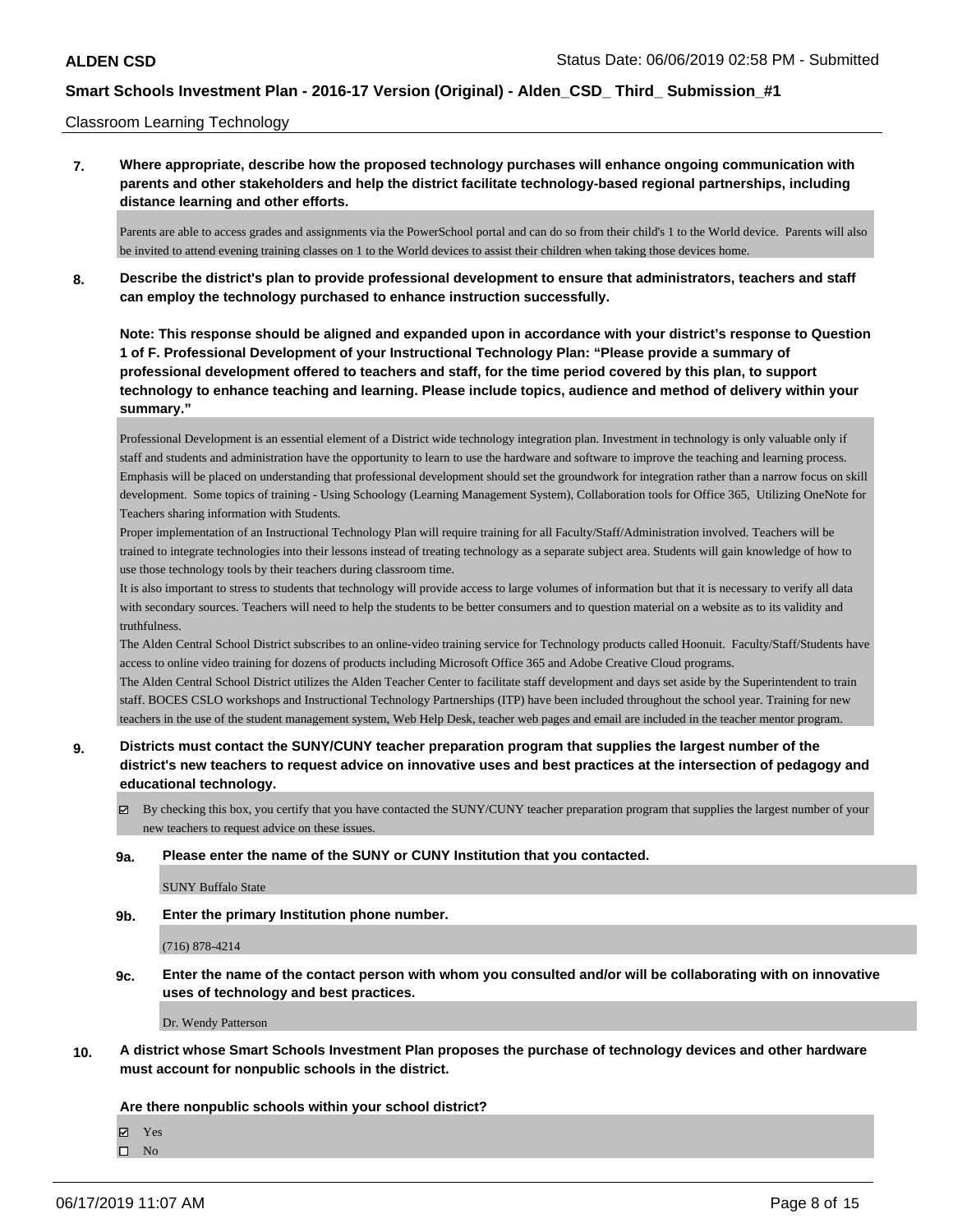### Classroom Learning Technology

**10a. Describe your plan to loan purchased hardware to nonpublic schools within your district. The plan should use your district's nonpublic per-student loan amount calculated below, within the framework of the guidance. Please enter the date by which nonpublic schools must request classroom technology items. Also, specify in your response the devices that the nonpublic schools have requested, as well as in the in the Budget and the Expenditure Table at the end of the page.**

St. Johns School is located in the boundaries of the Alden Central School District. We have already met and they have requested the purchase of Google chromebooks for student use. St. John's will finalize their hardware order after/on June 1st each year.

- **10b. A final Smart Schools Investment Plan cannot be approved until school authorities have adopted regulations specifying the date by which requests from nonpublic schools for the purchase and loan of Smart Schools Bond Act classroom technology must be received by the district.**
	- By checking this box, you certify that you have such a plan and associated regulations in place that have been made public.

### **11. Nonpublic Classroom Technology Loan Calculator**

**The Smart Schools Bond Act provides that any Classroom Learning Technology purchases made using Smart Schools funds shall be lent, upon request, to nonpublic schools in the district. However, no school district shall be required to loan technology in amounts greater than the total obtained and spent on technology pursuant to the Smart Schools Bond Act and the value of such loan may not exceed the total of \$250 multiplied by the nonpublic school enrollment in the base year at the time of enactment. See:**

**http://www.p12.nysed.gov/mgtserv/smart\_schools/docs/Smart\_Schools\_Bond\_Act\_Guidance\_04.27.15\_Final.pdf.**

|                                       | 1. Classroom<br>Technology<br>Sub-allocation | 2. Public<br>Enrollment<br>(2014-15) | 3. Nonpublic<br>Enrollment<br>(2014-15) | I4. Sum of<br>Public and<br>l Nonpublic<br>Enrollment | 15. Total Per<br>Pupil Sub-<br>allocation | 6. Total<br>Nonpublic Loan  <br>Amount |
|---------------------------------------|----------------------------------------------|--------------------------------------|-----------------------------------------|-------------------------------------------------------|-------------------------------------------|----------------------------------------|
| Calculated Nonpublic Loan<br>  Amount | 1,246,433                                    | .685                                 | 129                                     | 1.814                                                 | 250                                       | 32,250                                 |

**12. To ensure the sustainability of technology purchases made with Smart Schools funds, districts must demonstrate a long-term plan to maintain and replace technology purchases supported by Smart Schools Bond Act funds. This sustainability plan shall demonstrate a district's capacity to support recurring costs of use that are ineligible for Smart Schools Bond Act funding such as device maintenance, technical support, Internet and wireless fees, maintenance of hotspots, staff professional development, building maintenance and the replacement of incidental items. Further, such a sustainability plan shall include a long-term plan for the replacement of purchased devices and equipment at the end of their useful life with other funding sources.**

 $\boxtimes$  By checking this box, you certify that the district has a sustainability plan as described above.

**13. Districts must ensure that devices purchased with Smart Schools Bond funds will be distributed, prepared for use, maintained and supported appropriately. Districts must maintain detailed device inventories in accordance with generally accepted accounting principles.**

By checking this box, you certify that the district has a distribution and inventory management plan and system in place.

**14. If you are submitting an allocation for Classroom Learning Technology complete this table. Note that the calculated Total at the bottom of the table must equal the Total allocation for this category that you entered in the SSIP Overview overall budget.**

|                          | Sub-Allocation |
|--------------------------|----------------|
| Interactive Whiteboards  | $\Omega$       |
| Computer Servers         | $\Omega$       |
| <b>Desktop Computers</b> | $\Omega$       |
| Laptop Computers         | 481,770        |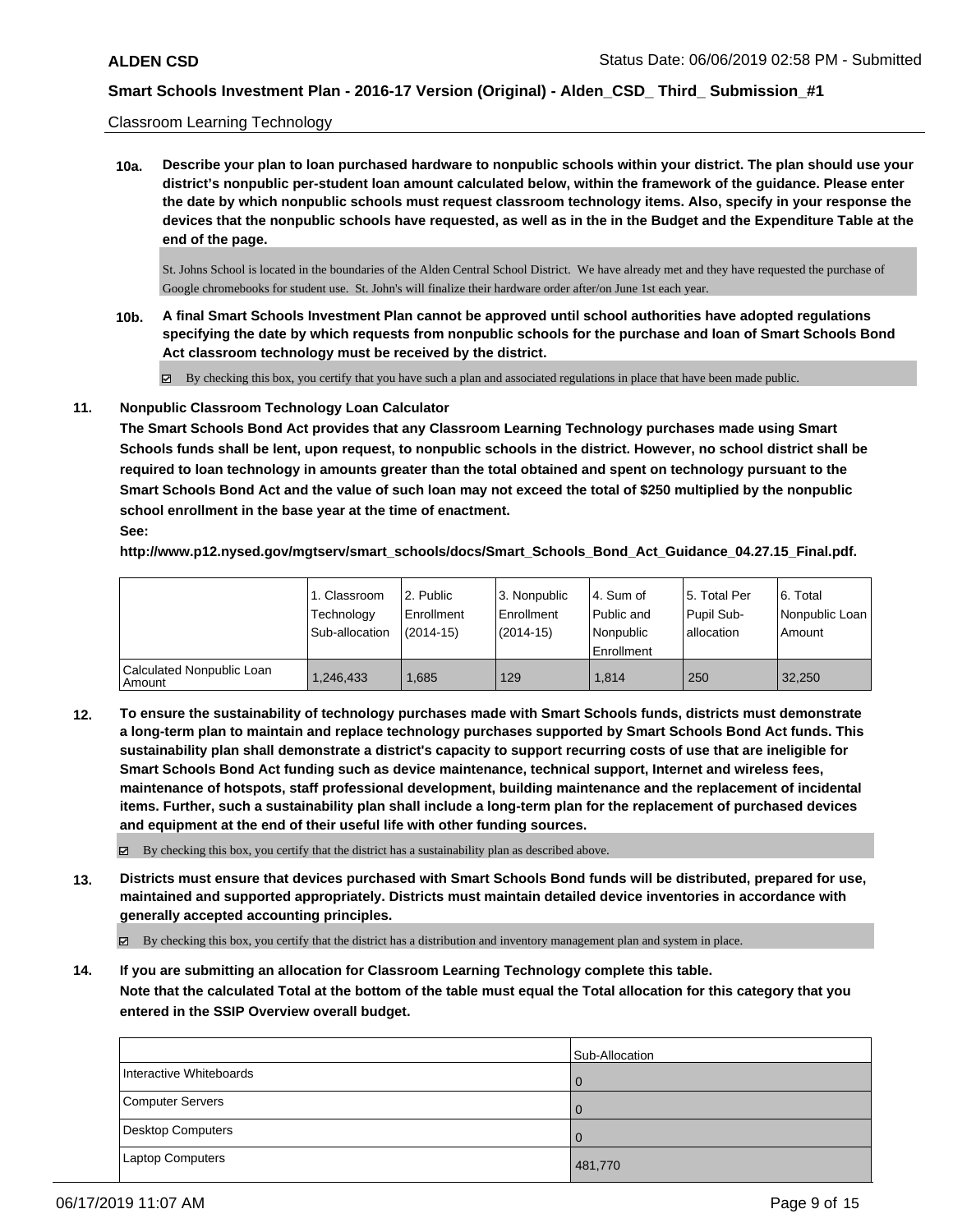Classroom Learning Technology

|                    | Sub-Allocation |
|--------------------|----------------|
| Tablet Computers   | 764,224        |
| <b>Other Costs</b> | 439            |
| Totals:            | 1,246,433      |

**15. Please detail the type, quantity, per unit cost and total cost of the eligible items under each sub-category. This is especially important for any expenditures listed under the "Other" category. All expenditures must be capital-bond eligible to be reimbursed through the SSBA. If you have any questions, please contact us directly through smartschools@nysed.gov.**

**Please specify in the "Item to be Purchased" field which specific expenditures and items are planned to meet the district's nonpublic loan requirement, if applicable.**

**NOTE: Wireless Access Points that will be loaned/purchased for nonpublic schools should ONLY be included in this category, not under School Connectivity, where public school districts would list them.**

| Select the allowable expenditure<br>type.<br>Repeat to add another item under<br>each type. | Item to be Purchased                     | Quantity | Cost per Item | <b>Total Cost</b> |
|---------------------------------------------------------------------------------------------|------------------------------------------|----------|---------------|-------------------|
| <b>Laptop Computers</b>                                                                     | YR1: Dell laptop with dock               | 10       | 1,000         | 10,000            |
| <b>Laptop Computers</b>                                                                     | YR1: (St. John's) Chromebooks            | 65       | 496           | 32,250            |
| <b>Tablet Computers</b>                                                                     | YR1: iPads (K-1)                         | 100      | 439           | 43,900            |
| <b>Laptop Computers</b>                                                                     | YR1: Lenovo 11e YogaPads (5)             | 132      | 670           | 88,440            |
| <b>Tablet Computers</b>                                                                     | <b>YR1: Microsoft Surfaces (faculty)</b> | 32       | 1,028         | 32,896            |
| <b>Laptop Computers</b>                                                                     | YR2: Lenovo 11e YogaPads (5)             | 131      | 670           | 87,770            |
| <b>Tablet Computers</b>                                                                     | YR2: Microsoft Surfaces (9)              | 125      | 1,028         | 128,500           |
| <b>Tablet Computers</b>                                                                     | YR2: iPads (2)                           | 50       | 439           | 21,950            |
| <b>Tablet Computers</b>                                                                     | <b>YR2: Microsoft Surfaces (faculty)</b> | 43       | 1,028         | 44,204            |
| <b>Laptop Computers</b>                                                                     | YR3: Lenovo 11e YogaPads (5)             | 131      | 670           | 87,770            |
| <b>Tablet Computers</b>                                                                     | YR3: Microsoft Surfaces (9)              | 125      | 1,028         | 128,500           |
| <b>Tablet Computers</b>                                                                     | <b>YR3: Microsoft Surfaces (faculty)</b> | 25       | 1,028         | 25,700            |
| <b>Laptop Computers</b>                                                                     | YR4: Lenovo 11e YogaPads (5)             | 131      | 670           | 87,770            |
| <b>Tablet Computers</b>                                                                     | YR4: Microsoft Surfaces (9)              | 125      | 1,028         | 128,500           |
| <b>Tablet Computers</b>                                                                     | <b>YR4: Microsoft Surfaces (faculty)</b> | 33       | 1,028         | 33,924            |
| <b>Laptop Computers</b>                                                                     | YR5: Lenovo 11e YogaPads (5)             | 131      | 670           | 87,770            |
| <b>Tablet Computers</b>                                                                     | YR5: Microsoft Surfaces (9)              | 125      | 1,028         | 128,500           |
| <b>Tablet Computers</b>                                                                     | YR5: iPads (2)                           | 50       | 439           | 21,950            |
| <b>Tablet Computers</b>                                                                     | <b>YR5: Microsoft Surfaces (faculty)</b> | 25       | 1,028         | 25,700            |
| <b>Other Costs</b>                                                                          | <b>Replacement Tablet Chargers</b>       | $\bf 8$  | 55            | 439               |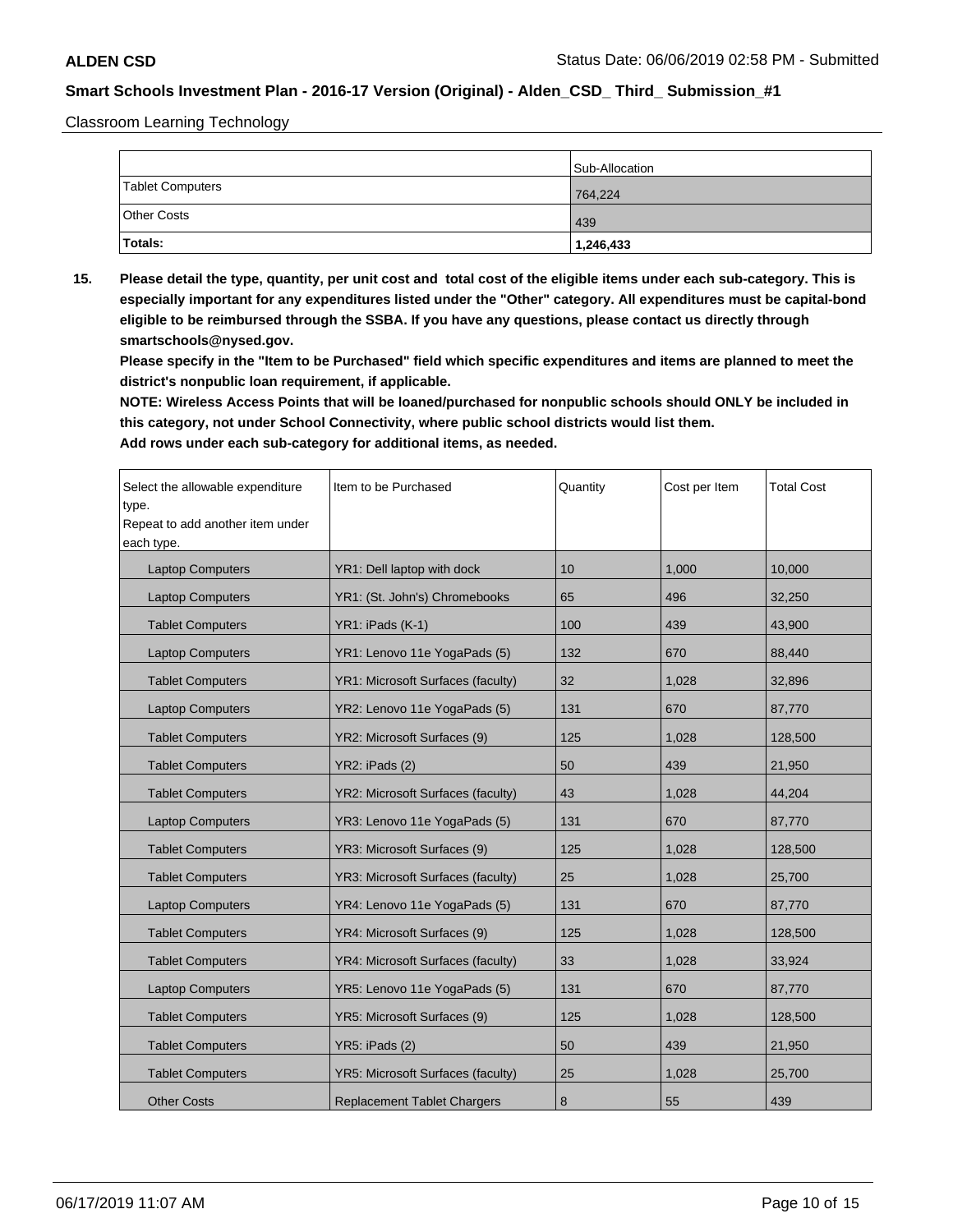### Pre-Kindergarten Classrooms

**1. Provide information regarding how and where the district is currently serving pre-kindergarten students and justify the need for additional space with enrollment projections over 3 years.**

(No Response)

- **2. Describe the district's plan to construct, enhance or modernize education facilities to accommodate prekindergarten programs. Such plans must include:**
	- **Specific descriptions of what the district intends to do to each space;**
	- **An affirmation that pre-kindergarten classrooms will contain a minimum of 900 square feet per classroom;**
	- **The number of classrooms involved;**
	- **The approximate construction costs per classroom; and**
	- **Confirmation that the space is district-owned or has a long-term lease that exceeds the probable useful life of the improvements.**

(No Response)

**3. Smart Schools Bond Act funds may only be used for capital construction costs. Describe the type and amount of additional funds that will be required to support ineligible ongoing costs (e.g. instruction, supplies) associated with any additional pre-kindergarten classrooms that the district plans to add.**

(No Response)

**4. All plans and specifications for the erection, repair, enlargement or remodeling of school buildings in any public school district in the State must be reviewed and approved by the Commissioner. Districts that plan capital projects using their Smart Schools Bond Act funds will undergo a Preliminary Review Process by the Office of Facilities Planning.**

**Please indicate on a separate row each project number given to you by the Office of Facilities Planning.**

| Project Number |  |
|----------------|--|
| (No Response)  |  |
|                |  |

**5. If you have made an allocation for Pre-Kindergarten Classrooms, complete this table.**

**Note that the calculated Total at the bottom of the table must equal the Total allocation for this category that you entered in the SSIP Overview overall budget.**

|                                          | Sub-Allocation |
|------------------------------------------|----------------|
| Construct Pre-K Classrooms               | (No Response)  |
| Enhance/Modernize Educational Facilities | (No Response)  |
| <b>Other Costs</b>                       | (No Response)  |
| Totals:                                  | 0              |

**6. Please detail the type, quantity, per unit cost and total cost of the eligible items under each sub-category. This is especially important for any expenditures listed under the "Other" category. All expenditures must be capital-bond eligible to be reimbursed through the SSBA. If you have any questions, please contact us directly through smartschools@nysed.gov.**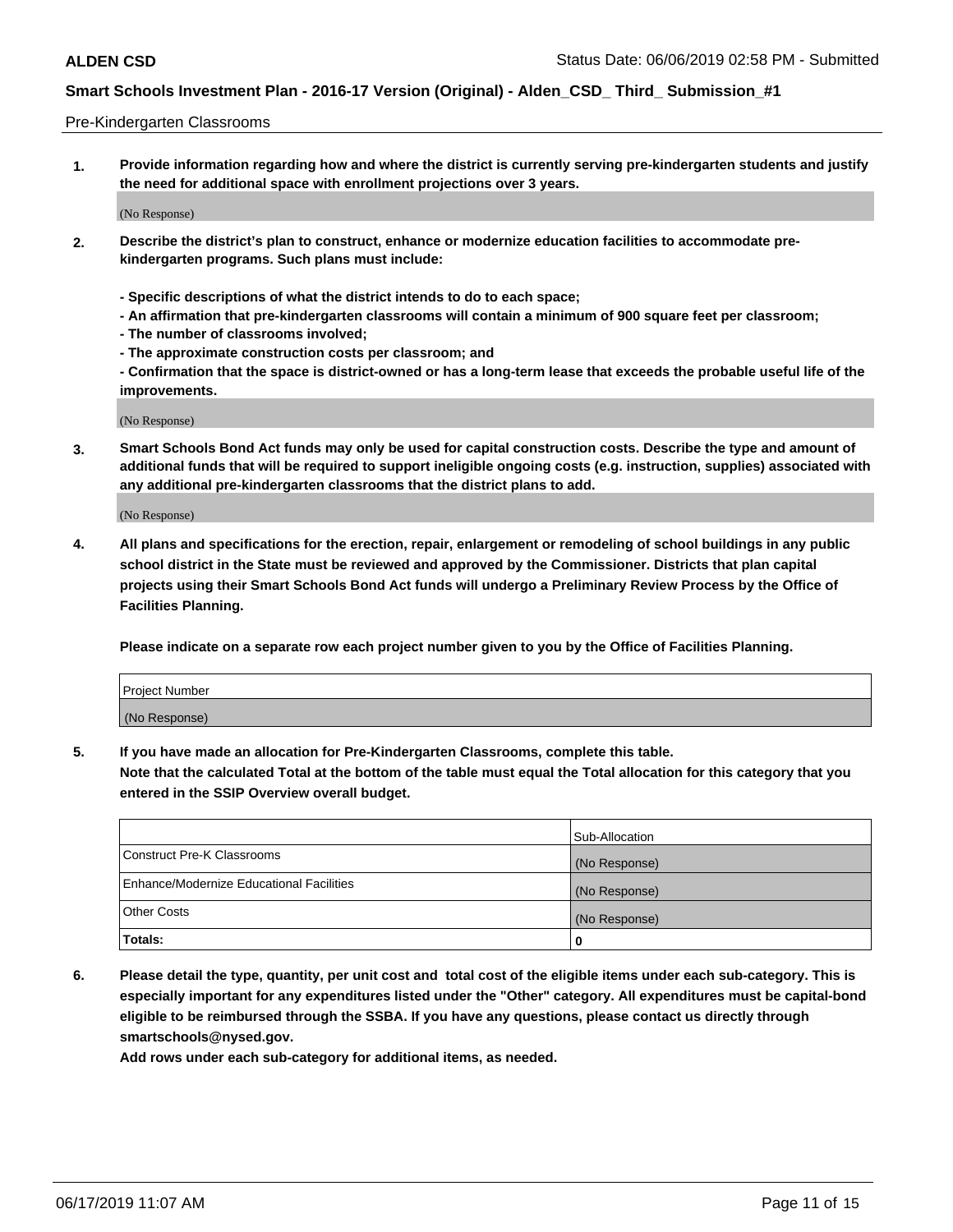Pre-Kindergarten Classrooms

| Select the allowable expenditure | Item to be purchased | Quantity      | Cost per Item | <b>Total Cost</b> |
|----------------------------------|----------------------|---------------|---------------|-------------------|
| type.                            |                      |               |               |                   |
| Repeat to add another item under |                      |               |               |                   |
| each type.                       |                      |               |               |                   |
| (No Response)                    | (No Response)        | (No Response) | (No Response) | (No Response)     |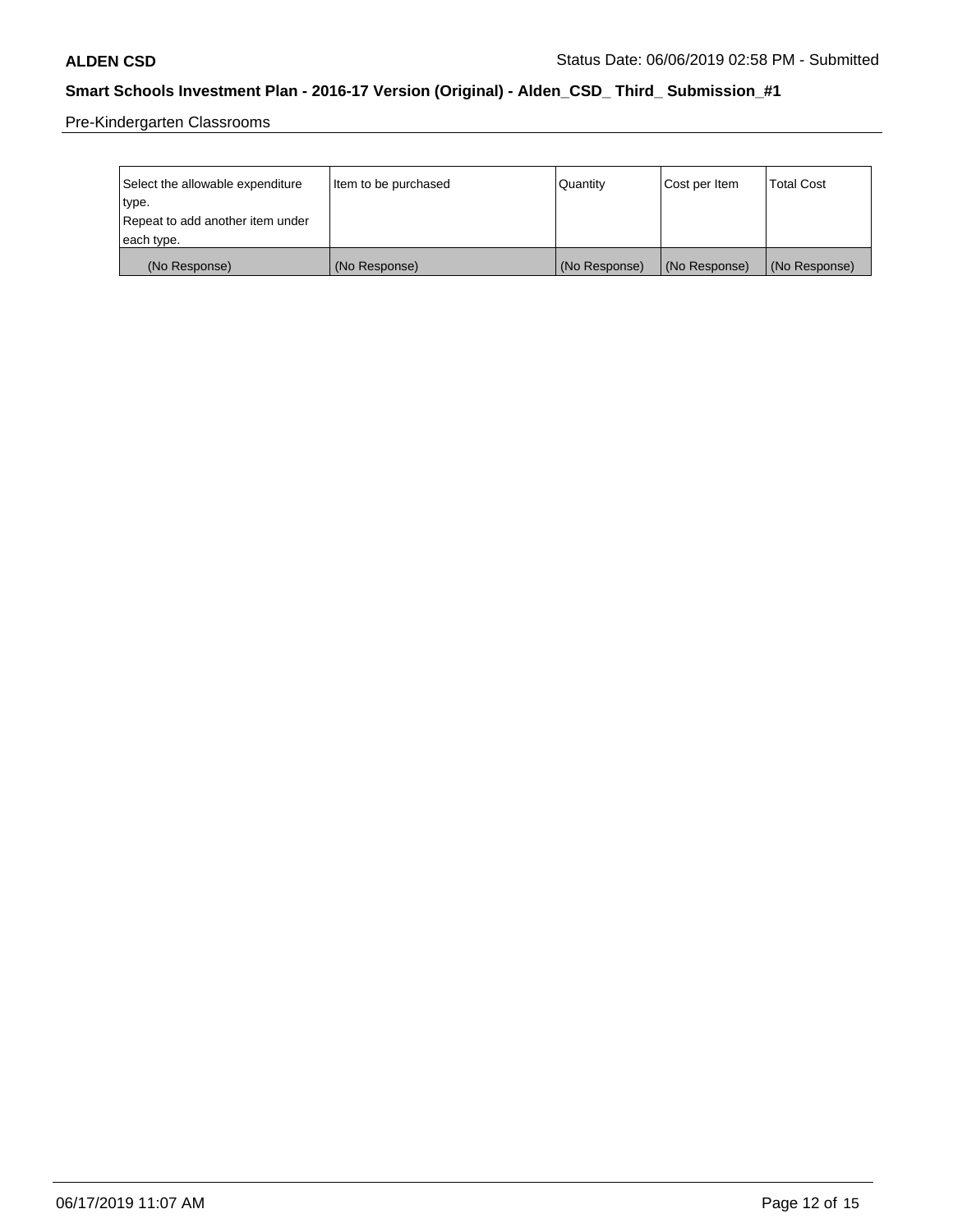Replace Transportable Classrooms

**1. Describe the district's plan to construct, enhance or modernize education facilities to provide high-quality instructional space by replacing transportable classrooms.**

(No Response)

**2. All plans and specifications for the erection, repair, enlargement or remodeling of school buildings in any public school district in the State must be reviewed and approved by the Commissioner. Districts that plan capital projects using their Smart Schools Bond Act funds will undergo a Preliminary Review Process by the Office of Facilities Planning.**

**Please indicate on a separate row each project number given to you by the Office of Facilities Planning.**

| Project Number |  |
|----------------|--|
|                |  |
|                |  |
|                |  |
|                |  |
| (No Response)  |  |
|                |  |
|                |  |
|                |  |

**3. For large projects that seek to blend Smart Schools Bond Act dollars with other funds, please note that Smart Schools Bond Act funds can be allocated on a pro rata basis depending on the number of new classrooms built that directly replace transportable classroom units.**

**If a district seeks to blend Smart Schools Bond Act dollars with other funds describe below what other funds are being used and what portion of the money will be Smart Schools Bond Act funds.**

(No Response)

**4. If you have made an allocation for Replace Transportable Classrooms, complete this table. Note that the calculated Total at the bottom of the table must equal the Total allocation for this category that you entered in the SSIP Overview overall budget.**

|                                                | Sub-Allocation |
|------------------------------------------------|----------------|
| Construct New Instructional Space              | (No Response)  |
| Enhance/Modernize Existing Instructional Space | (No Response)  |
| <b>Other Costs</b>                             | (No Response)  |
| Totals:                                        | 0              |

**5. Please detail the type, quantity, per unit cost and total cost of the eligible items under each sub-category. This is especially important for any expenditures listed under the "Other" category. All expenditures must be capital-bond eligible to be reimbursed through the SSBA. If you have any questions, please contact us directly through smartschools@nysed.gov.**

| Select the allowable expenditure | Item to be purchased | l Quantitv    | Cost per Item | <b>Total Cost</b> |
|----------------------------------|----------------------|---------------|---------------|-------------------|
| type.                            |                      |               |               |                   |
| Repeat to add another item under |                      |               |               |                   |
| each type.                       |                      |               |               |                   |
| (No Response)                    | (No Response)        | (No Response) | (No Response) | (No Response)     |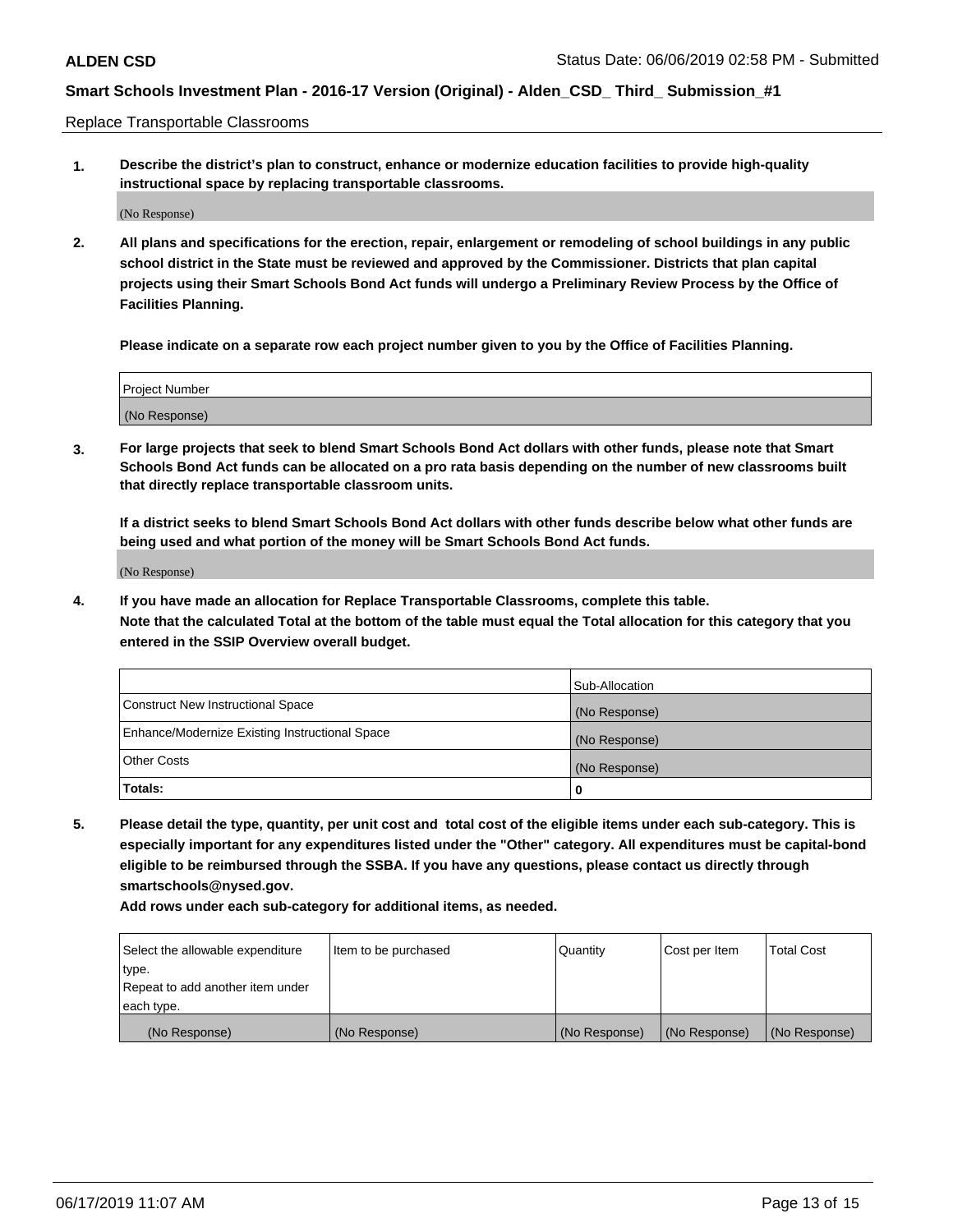High-Tech Security Features

**1. Describe how you intend to use Smart Schools Bond Act funds to install high-tech security features in school buildings and on school campuses.**

(No Response)

**2. All plans and specifications for the erection, repair, enlargement or remodeling of school buildings in any public school district in the State must be reviewed and approved by the Commissioner. Districts that plan capital projects using their Smart Schools Bond Act funds will undergo a Preliminary Review Process by the Office of Facilities Planning.** 

**Please indicate on a separate row each project number given to you by the Office of Facilities Planning.**

| <b>Project Number</b> |  |
|-----------------------|--|
| (No Response)         |  |

- **3. Was your project deemed eligible for streamlined Review?**
	- Yes
	- $\square$  No
- **4. Include the name and license number of the architect or engineer of record.**

| <b>Name</b>   | License Number |
|---------------|----------------|
| (No Response) | (No Response)  |

**5. If you have made an allocation for High-Tech Security Features, complete this table.**

**Note that the calculated Total at the bottom of the table must equal the Total allocation for this category that you entered in the SSIP Overview overall budget.**

|                                                      | Sub-Allocation |
|------------------------------------------------------|----------------|
| Capital-Intensive Security Project (Standard Review) | (No Response)  |
| <b>Electronic Security System</b>                    | (No Response)  |
| <b>Entry Control System</b>                          | (No Response)  |
| Approved Door Hardening Project                      | (No Response)  |
| <b>Other Costs</b>                                   | (No Response)  |
| Totals:                                              | 0              |

**6. Please detail the type, quantity, per unit cost and total cost of the eligible items under each sub-category. This is especially important for any expenditures listed under the "Other" category. All expenditures must be capital-bond eligible to be reimbursed through the SSBA. If you have any questions, please contact us directly through smartschools@nysed.gov.**

| Select the allowable expenditure | Item to be purchased | l Quantitv    | Cost per Item | <b>Total Cost</b> |
|----------------------------------|----------------------|---------------|---------------|-------------------|
| type.                            |                      |               |               |                   |
| Repeat to add another item under |                      |               |               |                   |
| each type.                       |                      |               |               |                   |
| (No Response)                    | (No Response)        | (No Response) | (No Response) | (No Response)     |